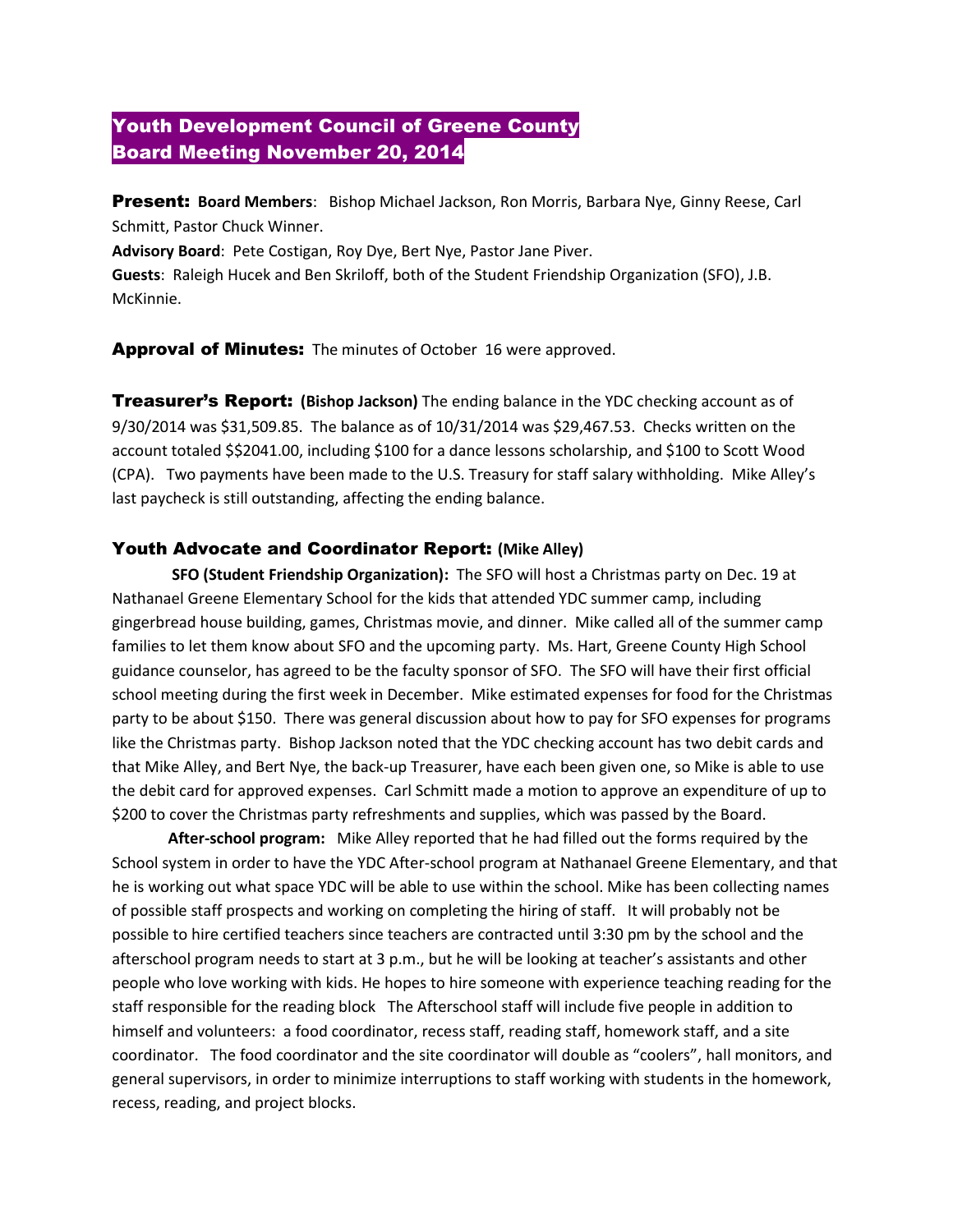**Liability Insurance for YDC**: Mike talked with Frank Shultz of State Farm, a possible provider of Liability insurance for YDC. Frank will call Ron Morris, who will provide needed information for setting up an insurance policy. Ron estimates from his research that insurance will probably cost about \$600 annually, and would include Directors' Liability.

Miscellaneous: The after-school program committee has a meeting scheduled for Dec. 4<sup>th</sup> at 5 pm. at Stanardsville Town Hall. Mike has a phone conference with Blaire Denson, of VPOST (Virginia Partnership for Out of School Time) on Dec.  $2^{nd}$ . He has filled her in about the structure and plans for the YDC after-school program, and asked for her recommendations, and also advice on grants that may be available. Mike hopes to have afterschool staff hired by mid-January, and he is also working on an eight to ten page handbook for the after-school staff. Mike paid Wix, the website service provider, an \$149 yearly fee for the YDC website, and needs to be reimbursed. The fee includes the domain name, and is about \$12/month, as was previously reported. Find YDC online at greeneyouth.org.

### Reports From Committees:

**Fundraising:** Ron Morris came up with the idea of a Kickball Tournament to be held on Thanksgiving Day morning, in place of the Turkey Trot fundraiser, for which an organizer was unable to be found. Discussion ensued on the logistics and plans for the Kickball Tournament fundraiser. Discussion of the Spring fund drive was postponed to a later meeting.

## Corporate/Organizational Matters:

#### **President's Report:**

**Madison Boy's and Girl's Club:** Ron described his meeting with James Pierce and Meghan Murray, Executive Director and member of the Board respectively, of the Boys and Girls Club of Central Virginia, and Nan Coppedge, longtime Board member of the Madison Boys and Girls Club. He learned details of the budget of the Madison program, and costs to participants for the after-school and summer programs. 8% of the Madison Club's budget goes back to the Boys and Girls Club of Central Virginia for administrative support. One of The Madison Club's largest annual fundraisers is a dinner and silent auction in the Spring. Other fundraising programs for the Club in Madison are"Count Me In" with student testimonials and small gatherings in people's homes. Ms. Coppedge has offered to come and talk with YDC, as well as Mr. Pierce being willing to continue to talk with YDC. Ron said that two things came out of the meeting, he thinks YDC should act on. Mr. Pierce suggested that YDC should have a Personnel Committee and an Audit Committee. Ron suggested reconstituting the Hiring Committee to serve as the audit committee, and will ask those people if they are willing to serve. He suggested an informal audit procedure resulting in a statement reviewing YDC finances, done by a three member committee composed of two Board members and an outside person, in concert with Bishop Jackson and Bert Nye.

**Meeting Schedule**: The Board had talked about meeting less often, but Ron thinks the Board will need to continue to meet monthly through the Spring, due to the number of things going on, but that we could omit the December Board meeting, and that the Executive Committee could meet if necessary in December. The Board was in agreement.